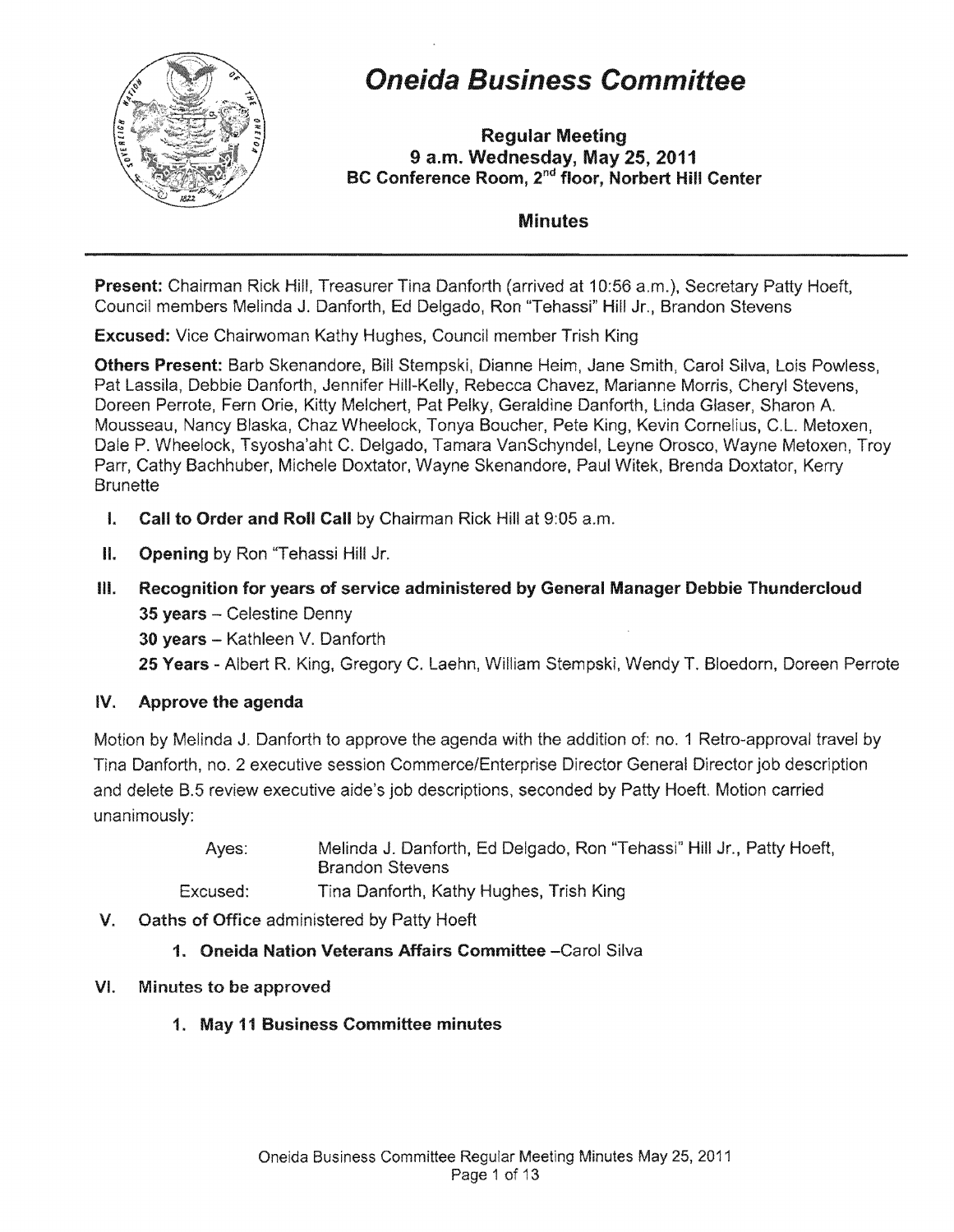Motion by Patty Hoeft to approve the May 11 minutes with the change of listing the arrival times for the Chairman and Council member Melinda J. Danforth, seconded by Ed Delgado. Motion carried unanimously:

> Ayes: Melinda J. Danforth, Ed Delgado, Ron "Tehassi" Hill Jr., Patty Hoeft, **Brandon Stevens** Excused: Tina Danforth, Kathy Hughes, Trish King

#### VII. **Resolutions**

### 1. Establish Quality of life Standing Committee and Charter

Sponsor: Kathy Hughes

Motion by Patty Hoeft to table until later on the agenda when we can get the charter, seconded by Brandon Stevens. Motion carried unanimously:

> Ayes: Melinda J. Danforth, Ed Delgado, Ron "Tehassi" Hill Jr., Patty Hoeft, **Brandon Stevens** Excused: Tina Danforth, Kathy Hughes, Trish King

VIII. Board, Committee and Commission quarterly reports

### 1. Oneida Airport Hotel Corporation

Sponsor: Lance Broberg

Motion by Ed Delgado to accept the Oneida Airport Hotel Cooperation quarterly report, seconded by Brandon Stevens. Motion carried unanimously:

> Ayes: Melinda J. Danforth, Ed Delgado, Ron "Tehassi" Hill Jr., Patty Hoeft, Brandon Stevens

Excused: Tina Danforth, Kathy Hughes, Trish King

#### 2. Bay Bank Corporation

Sponsor: John Johnson

Motion by Brandon Stevens to accept the Bay Bank Corporation quarterly report, seconded by Ron "Tehassi" Hill Jr. Motion carried unanimously:

> Ayes: Melinda J. Danforth, Ed Delgado, Ron "Tehassi" Hill Jr., Patty Hoeft, **Brandon Stevens**

Excused: Tina Danforth, Kathy Hughes, Trish King

#### Oneida Golf Enterprise

Sponsor: Bobbi Webster

Motion by Melinda J. Danforth to approve the Oneida Golf Enterprise quarterly report, seconded by "Tehassi" Hill Jr. Motion carried unanimously:

- Ayes: Melinda J. Danforth, Ed Delgado, Ron "Tehassi" Hill Jr., Patty Hoeft, Brandon Stevens
- Excused: Tina Danforth, Kathy Hughes, Trish King

### 4. Oneida Total Integrated Enterprises

Sponsor: Butch Rentmeester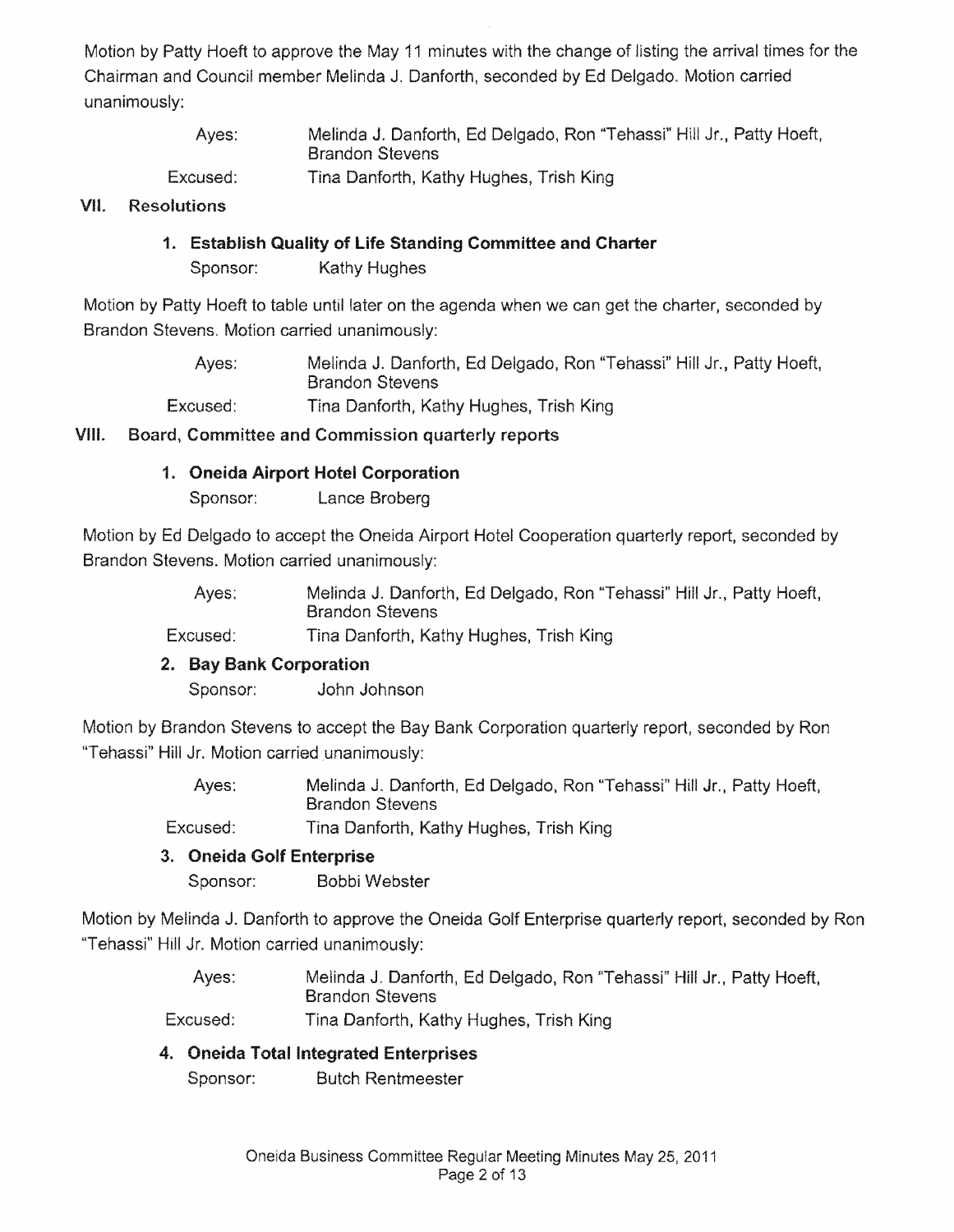Motion by Melinda J. Danforth to approve the Oneida Total Integrated Enterprises quarterly report, seconded by Ron "Tehassi" Hill Jr. Motion carried unanimously:

- Ayes: Melinda J. Danforth, Ed Delgado, Ron "Tehassj" Hill Jr., Patty **Brandon Stevens** Excused: Tina Danforth, Kathy Hughes, Trish King
- 5. Oneida Seven Generations Corporation
	- Sponsor: Kevin Cornelius

Motion by Ron "Tehassi" Hill Jr. to accept the Oneida Seven Generations Corporation quarterly report, seconded by Brandon Stevens. Motion carried unanimously:

> Melinda J. Danforth, Ed Delgado, Ron "Tehassi" Hill Jr., Patty Hoeft, Ayes: Brandon Stevens

Excused: Tina Danforth, Kathy Hughes, Trish

### 6. Oneida Library Board (Not submitted) Sponsor: Danielle White **Excerpt from May 11:** Motion by Patty Hoeft to defer the Library Board to the next Business Committee meeting, seconded by Tina Danforth. Motion carried with one opposed.

Motion by Melinda J. Danforth to defer the Oneida Library Board quarterly report to the next Business Committee meeting, seconded by Patty Hoeft. Motion carried unanimously:

| Aves:    | Melinda J. Danforth, Ed Delgado, Ron "Tehassi" Hill Jr., Patty Hoeft, |
|----------|-----------------------------------------------------------------------|
|          | Brandon Stevens                                                       |
| Excused: | Tina Danforth, Kathy Hughes, Trish King                               |

#### IX. **Standing Committees**

### A. Legislative Operating Committee

1. May 4 LOC meeting minutes

Sponsor: Trish King

Motion by Patty Hoeft to approve the May 4 Legislative Operating Committee minutes, seconded by Melinda J. Danforth. Motion carried unanimously:

> Ayes: Melinda J. Danforth, Ed Delgado, Ron "Tehassi" Hill Jr., Patty Hoeft, Brandon Stevens

Excused: Tina Danforth, Kathy Hughes, Trish King

### 2. Resolution to adopt Pardon and Forgiveness Law

Sponsor: Trish King

Motion by Patty Hoeft to adopt resolution 05-25-11-A Pardon and Forgiveness Law, seconded by Melinda J. Danforth. Motion carried unanimously:

> Ayes: Melinda J. Danforth, Ed Delgado, Ron "Tehassi" Hill Jr., Patty Hoeft, **Brandon Stevens**

Excused: Tina Danforth, Kathy Hughes, Trish King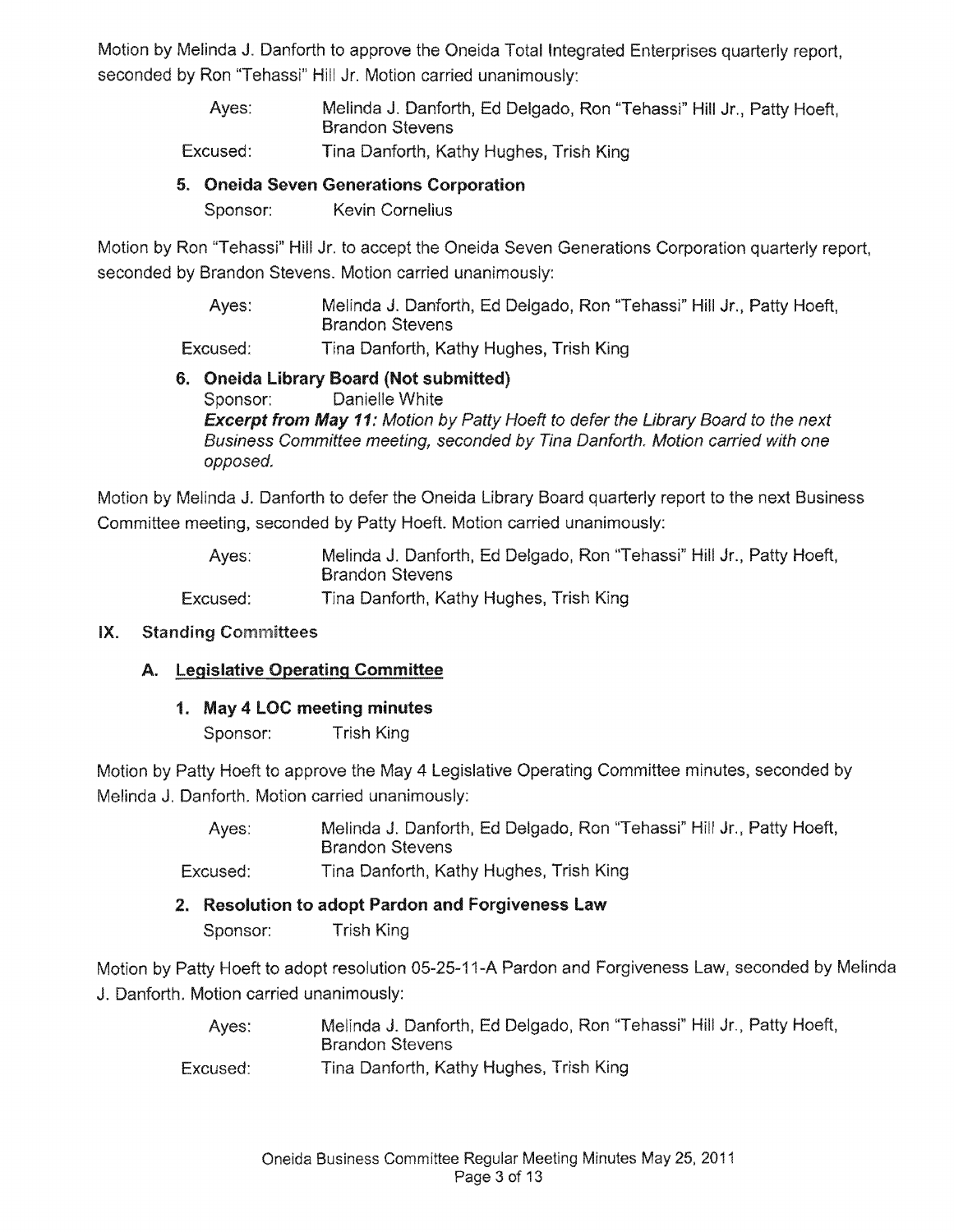Motion by Melinda J. Danforth to direct the Law Office to develop a training plan for the organization regarding the implementation of the Pardon and Forgiveness Law, seconded by Patty Hoeft. Motion carried unanimously:

- Ayes: Melinda J. Danforth, Ed Delgado, Ron "Tehassi" Hill Jr., Patty Hoeft, Brandon Stevens Excused: Tina Danforth, Kathy Hughes, Trish King
- **3. Resolution to use emergency action to adopt Gaming Vendor Licensing and Permitting Regulations for six months and schedule a public hearing** 
	- Sponsor: Trish King

*Excerpt from May 11: Motion by Patty Hoeft to refer the vendor licensing regulation that we received today May 11, 2011 to the Legislative Operating Committee and that the Legislative Operating Committee look into any emergency action that may be needed to respond to any state audit findings and bring that back to the Business Committee as soon as possible, seconded by Ron "Tehassi" Hill Jr. Motion carried unanimously.*

Motion by Ed Delgado to adopt resolution 05-25-11-B titled Emergency Adoption Vendor Licensing and Permitting Regulations, OGC R#1, until the gaming commission comes forward with another amount, the fee for vendor licensing will be 5 percent, seconded by Melinda J. Danforth. Motion carried unanimously:

| Aves:    | Melinda J. Danforth, Ed Delgado, Ron "Tehassi" Hill Jr., Patty Hoeft,<br><b>Brandon Stevens</b> |
|----------|-------------------------------------------------------------------------------------------------|
| Excused: | Tina Danforth, Kathy Hughes, Trish King                                                         |

### **B. Finance Committee**

### **1. May 20 Finance Committee minutes**

Sponsor: Tina Danforth

Motion by Patty Hoeft to approve the May 20 Finance Committee minutes, seconded by Ed Delgado. Motion carried with one abstention:

| Aves:      | Ed Delgado, Ron "Tehassi" Hill Jr., Patty Hoeft, Brandon Stevens |
|------------|------------------------------------------------------------------|
| Abstained: | Melinda J. Danforth                                              |
| Excused:   | Tina Danforth, Kathy Hughes, Trish King                          |

### **C. Community Development Planning Committee**

### **1. April 7, 2011 CDPC minutes**

Sponsor: Ron "Tehassi" Hill Jr.

Motion by Patty Hoeft to approve the April 7 Community Development Planning Committee minutes, seconded by Melinda J. Danforth. Motion carried unanimously:

> Ayes: Melinda J. Danforth, Ed Delgado, Ron "Tehassi" Hill Jr., Patty Hoeft, Brandon Stevens Excused: Tina Danforth, Kathy Hughes, Trish King

### **X. Travel**

### **A. Travel requests**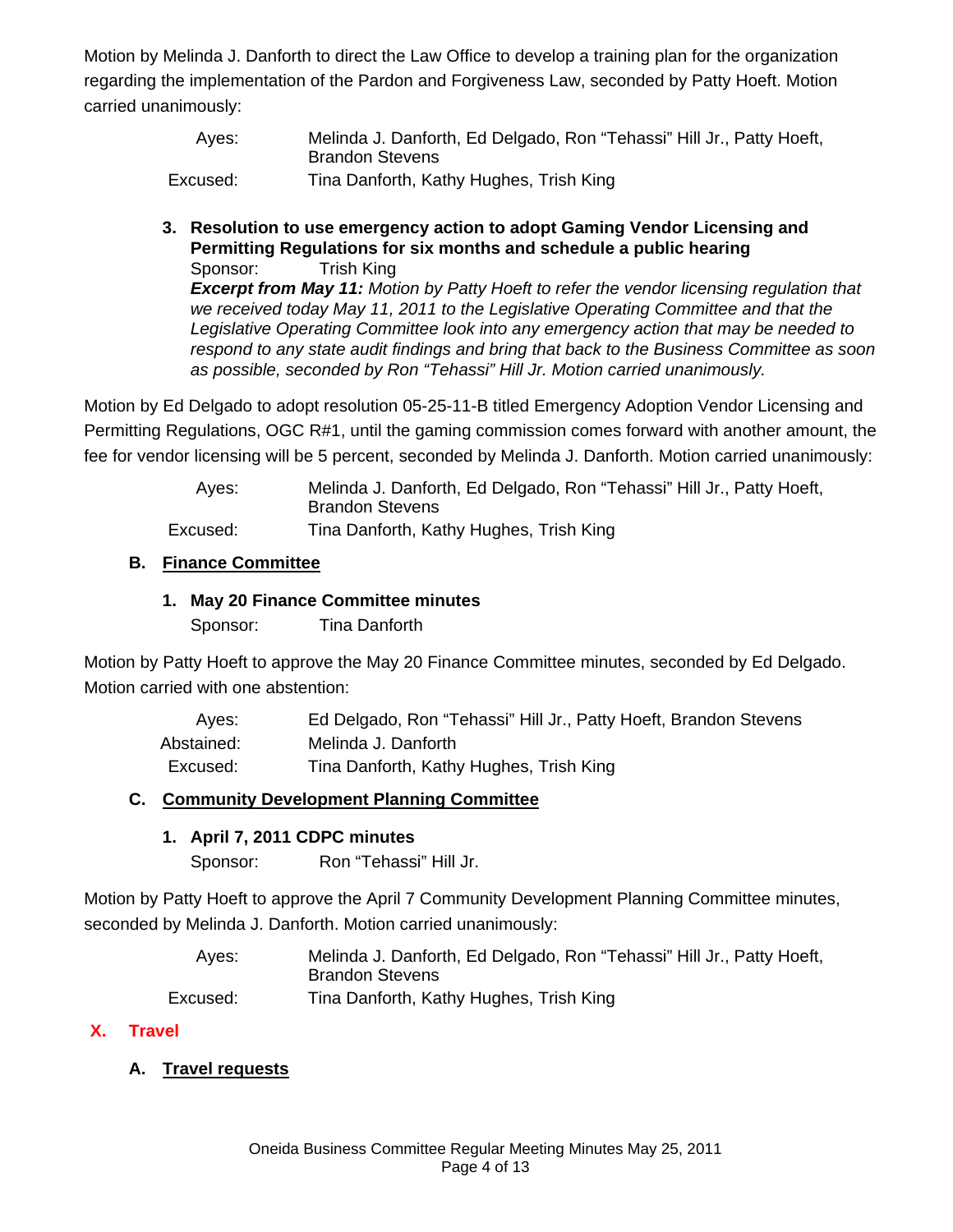### 1. Native Health Research conference June 27·30, Syracuse, NY

Sponsor: Kathy Hughes

Motion by Patty Hoeft to approve Vice Chair Kathy Hughes to attend the Native Health Research conference June 27 to 30, Syracuse, NY, seconded by Melinda J. Danforth. Motion carried unanimously:

| Ayes:           | Ed Delgado, Ron "Tehassi" Hill Jr., Patty Hoeft, Brandon Stevens        |
|-----------------|-------------------------------------------------------------------------|
| Not present:    | Ron "Tehassi" Hill Jr.                                                  |
| Excused:        | Tina Danforth, Kathy Hughes, Trish King                                 |
| For the record: | Melinda J. Danforth said the costs for travel will be paid for by HRAC. |

### 2. U.S. Dept. Health and Human Services Secretary's Tribal Advisory Council Meeting May 17-19, Washington DC, retro-approval Sponsor: Kathy Hughes

Motion by Patty Hoeft to retro-approve Vice Chair Kathy Hughes to attend the U.S. Department Health and Human Services Secretary's Tribal Advisory Council Meeting May 17 to 19, Washington DC, and noting all costs were paid for, seconded by Melinda J. Danforth. Motion carried unanimously:

| Aves:        | Melinda J. Danforth, Ed Delgado, Patty Hoeft, Brandon Stevens |
|--------------|---------------------------------------------------------------|
| Not present: | Ron "Tehassi" Hill Jr.                                        |
| Excused:     | Tina Danforth, Kathy Hughes, Trish King                       |

## 3. Haskell Indian Nations University Board of Regents Meeting May 10-13, Lawrence, KS, retro-approval

Sponsor: Brandon Stevens

Motion by Melinda J. Danforth to retro-approve Councilman Brandon Stevens to attend the Haskell Indian Nations University Board of Regents meeting May 10 to 13, Lawrence, KS, seconded by Patty Hoeft. Motion carried unanimously:

| Aves:           | Melinda J. Danforth, Ed Delgado, Ron "Tehassi" Hill Jr., Patty Hoeft,<br><b>Brandon Stevens</b> |
|-----------------|-------------------------------------------------------------------------------------------------|
| Excused:        | Tina Danforth, Kathy Hughes, Trish King                                                         |
| For the record: | Brandon Stevens said lodging and airfare were paid for by the BIE.                              |

### XI. General Tribal Council

1. Approve GTC semi-annual July 4,2011 meeting agenda, report and materials for printing and distribution (materials available to Tribal members only) Sponsor: Patty Hoeft

Tina Danforth arrived 10:56 a.m.

Motion by Patty Hoeft to request for a special Business Committee meeting June 2 to approve the General Tribal Council semi-annual July 4, 2011 materials, seconded by Melinda J. Danforth. Motion carried with one abstention:

| Aves:      | Melinda J. Danforth, Ed Delgado, Ron "Tehassi" Hill Jr., Patty Hoeft,<br><b>Brandon Stevens</b> |
|------------|-------------------------------------------------------------------------------------------------|
| Abstained: | Tina Danforth                                                                                   |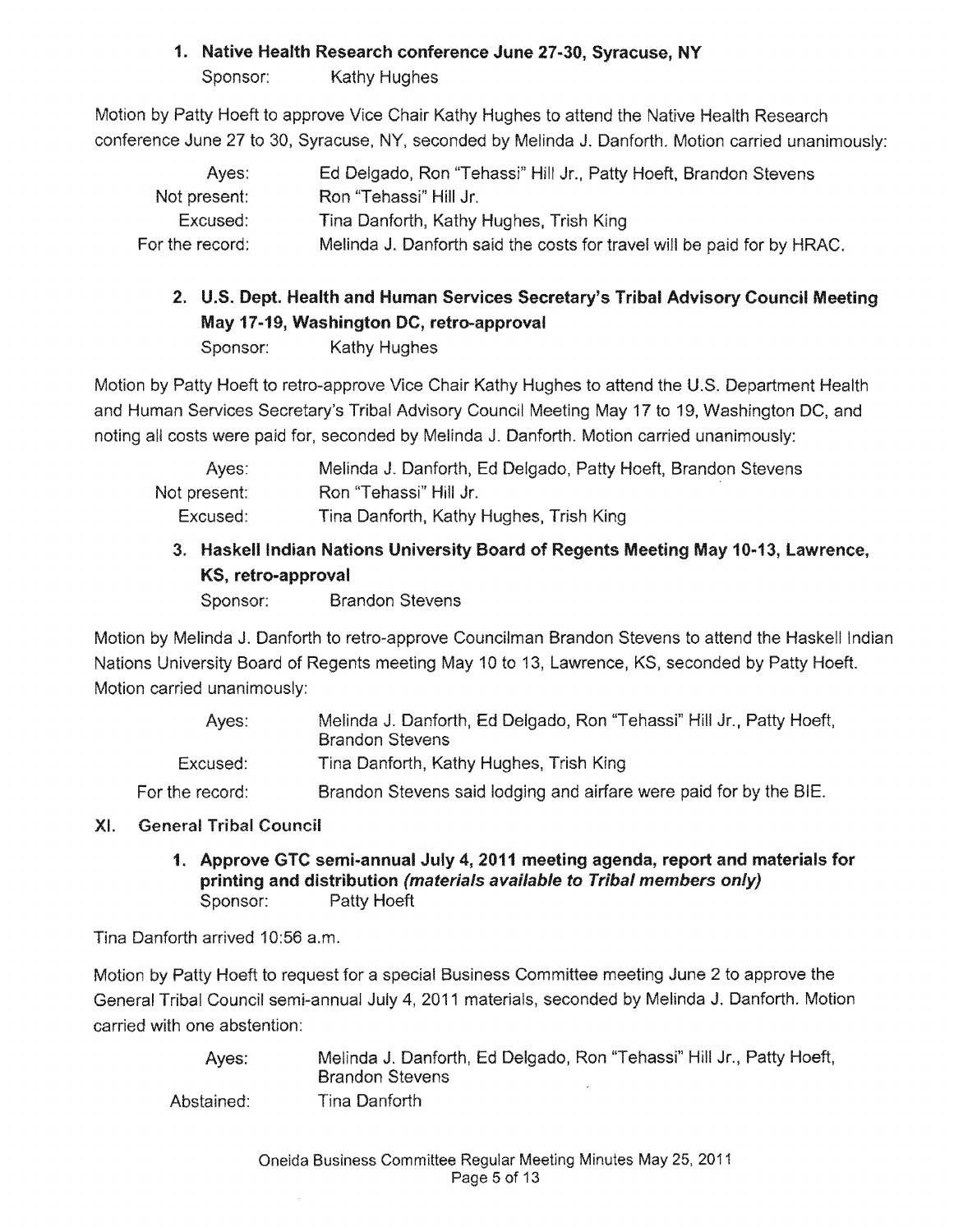Fxcused: Kathy Hughes, Trish King

### XII. Follow-ups/BC

1. Adopt resolution to exempt Oneida Nation School System from requiring a 90-day probationary period and 5 percent wage reduction during that period for new teacher hires

Sponsor: Jo Anne House Excerpt from May 11: Motion by Trish King to refer the request for a legal opinion at the next Business Committee meeting, seconded by Hoeft. Motion carried unanimously.

Motion by Ed Delgado to adopt resolution 05-25-11-C Authorization of Temporary Exception to Probationary Period Requirement in the Oneida Personnel Policies and Procedures Granted to Oneida School Board for Teacher Contracts, seconded by Tina Danforth. Motion carried unanimously:

> Ayes: Melinda J. Danforth, Tina Danforth, Delgado, Ron "Tehassi" Hill Jr., Patty Hoeft, Brandon Stevens

Excused: Kathy Hughes, Trish King

### 2. Establish hiring freeze

Sponsor: Joint Executive Team **Excerpt from May 11:** Motion by Patty Hoeft to request the JET team to bring back in two weeks a report on the number of total employees that we started with at the beginning of this fiscal year and to date and the cost of the those employees and impact of severance plan, the first one and the second, seconded by Ed Delgado. Motion carried with two abstentions.

Motion by Ed Delgado to approve the hiring freeze report, seconded by Brandon Stevens. Motion unanimously:

| Aves:        | Melinda J. Danforth, Ed Delgado, Ron "Tehassi" Hill Jr., Patty Hoeft,<br><b>Brandon Stevens</b> |
|--------------|-------------------------------------------------------------------------------------------------|
| Not present: | Tina Danforth.                                                                                  |
| Excused:     | Kathy Hughes, Trish King                                                                        |

#### 3. Request for Oneida Resident Centered Care facility operation plan Sponsor: Debbie Thundercloud

**Excerpt from Feb. 9:** Motion by Patty Hoeft to direct the General Manager present the Business Committee with an operation plan for the new Oneida Resident Centered Care Community due in 90 days, seconded by Kathy Hughes. Motion carried unanimously.

Motion by Patty Hoeft to defer the Oneida Resident Centered Care facility operation plan to the June 8 Business Committee meeting, seconded by Ed Delgado. Motion carried unanimously:

| Aves:        | Melinda J. Danforth, Ed Delgado, Ron "Tehassi" Hill Jr., Patty Hoeft,<br><b>Brandon Stevens</b> |
|--------------|-------------------------------------------------------------------------------------------------|
| Not present: | Tina Danforth                                                                                   |
| Excused:     | Kathy Hughes, Trish King                                                                        |
|              |                                                                                                 |

#### 4. Establish team to develop new Oneida Health Board and by-laws Sponsor: Debbie Thundercloud/LOC **Excerpt from March 23:** Motion by Ed Delgado to defer the re-establish the Oneida Health Board and by-laws to the Legislative Operating Committee office and to the General

Manager's office for review due back within 60 days, seconded by Trish King. Motion carried unanimously.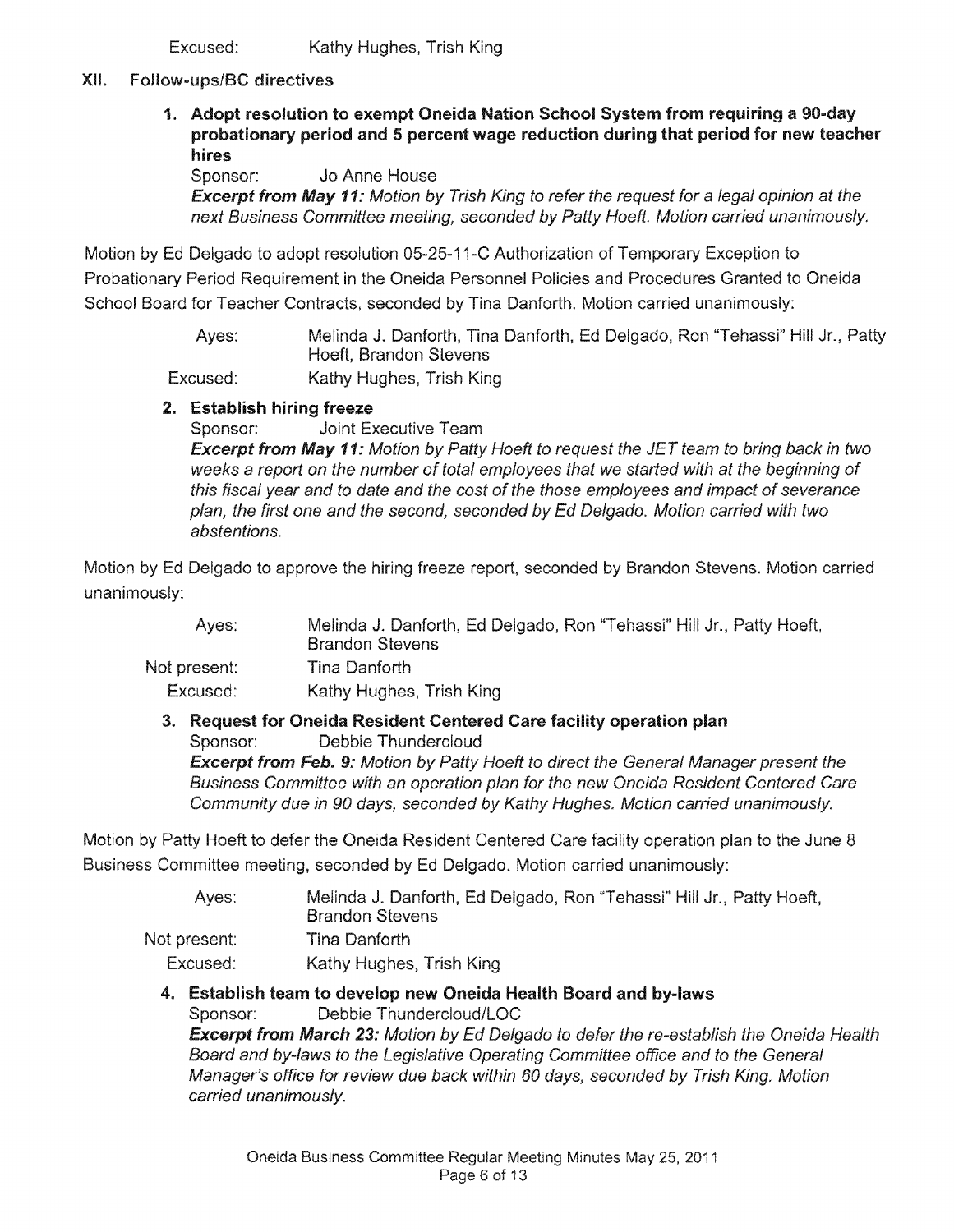Motion by Patty Hoeft accept the report on the status of the Oneida Health Board by-laws and rescind the Oneida Health Board by-laws that were adopted by BC resolution 07-21-93-C and last amended on Sept. 29. 1993 by motion of the Oneida Business Committee, seconded by Ed Delgado. Motion carried unanimously:

| Aves:        | Melinda J. Danforth, Ed Delgado, Ron "Tehassi" Hill Jr., Patty Hoeft,<br><b>Brandon Stevens</b> |
|--------------|-------------------------------------------------------------------------------------------------|
| Not present: | Tina Danforth                                                                                   |
| Excused:     | Kathy Hughes, Trish King                                                                        |

Main motion by Patty Hoeft to direct the Chief of Staff's office and General Manager's office to create a joint work group, including the Legislative Reference Office to continue the development of the Health Board by-laws, seconded by Ed Delgado. Motion carried unanimously:

| Aves:        | Melinda J. Danforth, Ed Delgado, Ron "Tehassi" Hill Jr., Patty Hoeft,<br><b>Brandon Stevens</b> |
|--------------|-------------------------------------------------------------------------------------------------|
| Not present: | Tina Danforth                                                                                   |
| Excused:     | Kathy Hughes, Trish King                                                                        |

Amendment to the main motion by Melinda J. Danforth for a report to come back in 90 days, seconded by Brandon Stevens. Motion carried unanimously:

| Aves:        | Melinda J. Danforth, Ed Delgado, Ron "Tehassi" Hill Jr., Patty Hoeft,<br><b>Brandon Stevens</b> |
|--------------|-------------------------------------------------------------------------------------------------|
| Not present: | Tina Danforth                                                                                   |
| Excused:     | Kathy Hughes, Trish King                                                                        |

#### **XIII.** New Business/Requests

### 1. Complaint against the Oneida Election Board

Ed Delgado Sponsor:

Motion by Patty Hoeft to defer the complaint to the Oneida Election Board, seconded by Ron "Tehassi" Hill Jr. Motion carried unanimously:

> Ayes: Melinda J. Danforth, Tina Danforth, Ed Delgado, Ron "Tehassi" Hill Jr., Patty Hoeft. Brandon Stevens

Excused: Kathy Hughes, Trish King

Request to reduce low income rents and integrate low income housing into planned housing

Sponsor: Ed Delgado

Motion by Ed Delgado to direct the General Manager to bring back a recommendation at the next Community Development Planning Committee meeting on how the Oneida Housing Authority could reduce its low income rents to below the current rent of 30 percent of an occupant's adjusted income without reducing any current provisions which allow for adjustments based on adjusted income or any allowances for utilities, seconded by Patty Hoeft. Motion carried unanimously:

> Melinda J. Danforth, Tina Danforth, Ed Delgado, Ron "Tehassi" Hill Jr., Aves: Hoeft. Brandon Stevens

Excused: Kathy Hughes, Trish King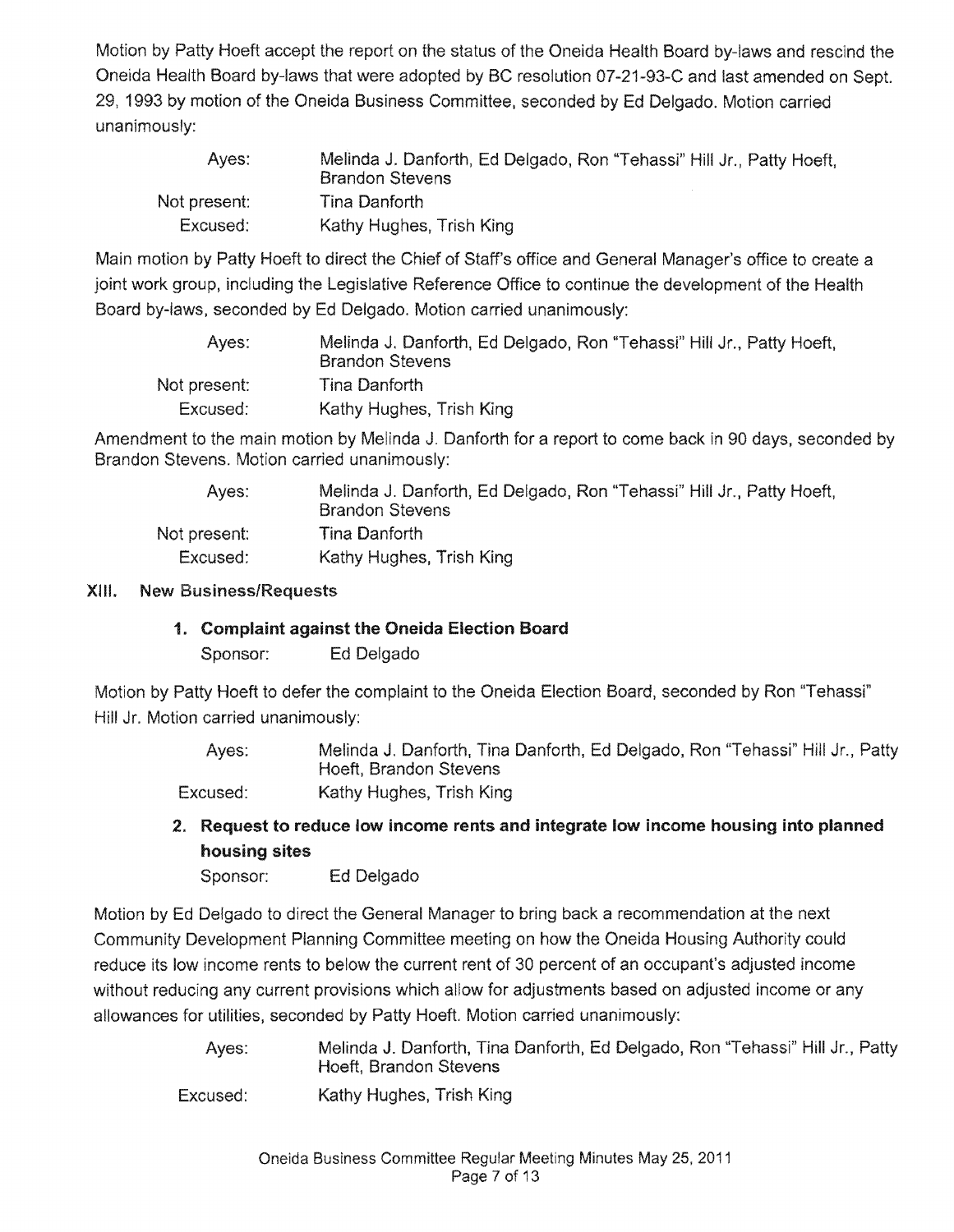Motion by Delgado to direct the General Manager to bring back a recommendation at the next Community Development Planning Committee meeting how Oneida Housing Authority would integrate low income housing units with fixed rental units and home ownership units, both Oneida Housing Authority and other home ownership initiatives of the Oneida Tribe, seconded by Patty Hoeft. Motion carried unanimously:

> Ayes: Melinda J. Danforth, Tina Danforth, Ed Delgado, Ron "Tehassi" Hill Jr., Patty Hoeft, Brandon Stevens

Excused: Kathy Hughes, Trish King

## 3. Isbell Smokeshop Renovation CIP project #10-020 approval and activation of \$60,000 as budgeted in FY2011 CIP funding

Sponsor: Debbie Thundercloud

Motion by Melinda J. Danforth to approve the procedural exception to forgo Phase II of the CIP process of routing the CIP package, seconded by Patty Hoeft. Motion carried with one abstention:

| Ayes:        | Melinda J. Danforth Patty Hoeft, Brandon Stevens |
|--------------|--------------------------------------------------|
| Abstained:   | Tina Danforth                                    |
| Not present: | Ed Delgado, Ron "Tehassi" Hill Jr.               |
| Excused:     | Kathy Hughes, Trish King                         |

Motion by Patty Hoeft to approve the CIP FY2011 project #10-020 Isbell Smokeshop renovation, seconded by Melinda J. Danforth. Motion carried with one abstention:

| Aves:        | Melinda J. Danforth Patty Hoeft, Brandon Stevens |
|--------------|--------------------------------------------------|
| Abstained:   | Tina Danforth                                    |
| Not present: | Ed Delgado, Ron "Tehassi" Hill Jr.               |
| Excused:     | Kathy Hughes, Trish King                         |

Motion by Patty Hoeft Hoeft to activate \$60,000 from CIP FY2011 budget, seconded by Brandon Motion carried with two abstentions:

| Ayes:        | Patty Hoeft, Brandon Stevens       |
|--------------|------------------------------------|
| Abstained:   | Melinda J. Danforth, Tina Danforth |
| Not present: | Ed Delgado, Ron "Tehassi" Hill Jr. |
| Excused:     | Kathy Hughes, Trish King           |

## Ridgeview Plaza renovation CIP project #11-003 approval and activation of \$1.3M as budgeted in FY2011 bonding package

Sponsor: Debbie Thundercloud

Motion by Patty Hoeft to defer the Ridgeview Plaza renovation CIP project #11-003 to the Community Development Planning Committee meeting agenda of June 2 and back to the Business Committee agenda for June 6, seconded by Tina Danforth. Motion carried with one opposed:

| Ayes:        | Melinda J. Danforth, Tina Danforth, Patty Hoeft |
|--------------|-------------------------------------------------|
| Opposed:     | <b>Brandon Stevens</b>                          |
| Not present: | Ed Delgado, Ron "Tehassi" Hill Jr.              |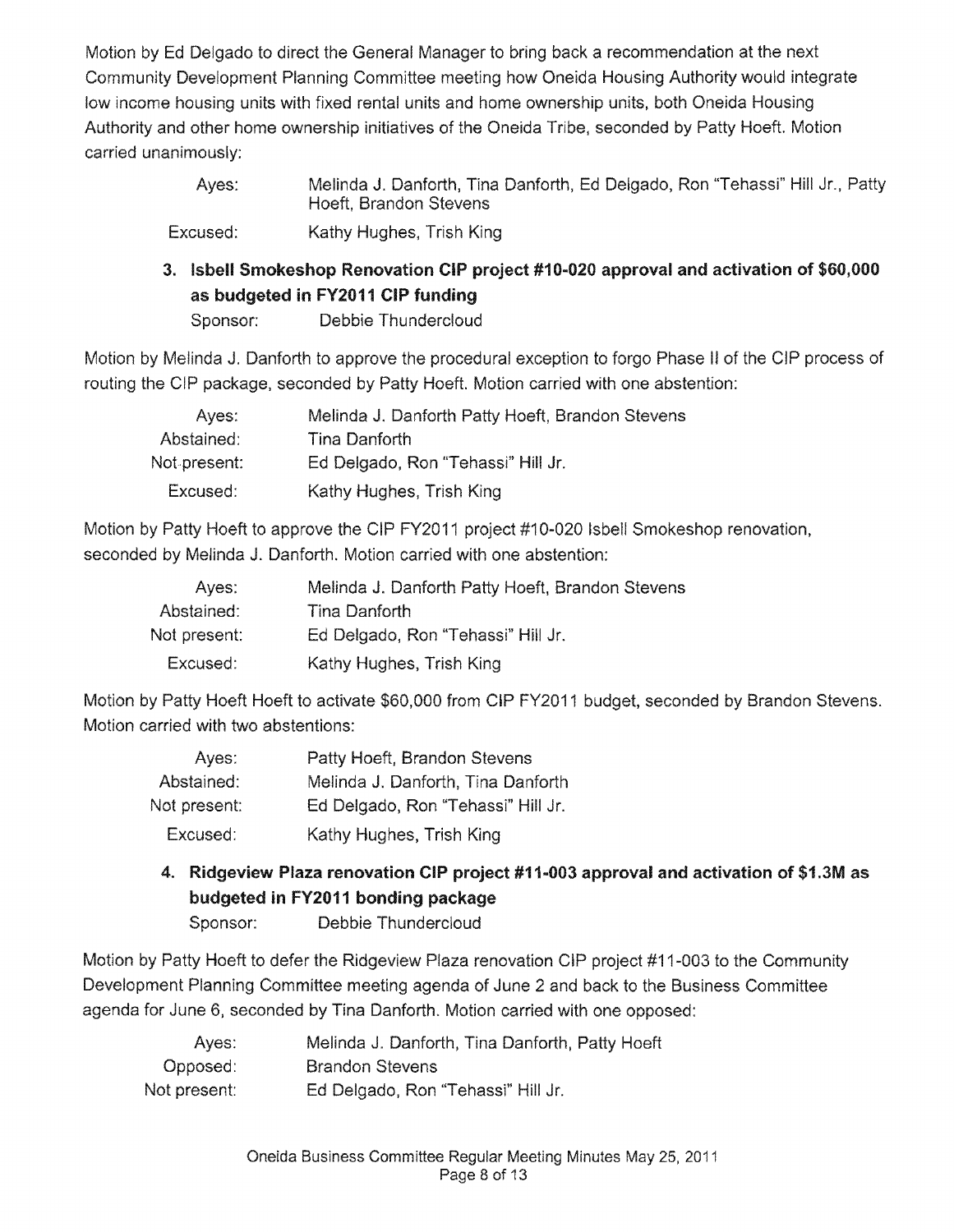Excused: Kathy Hughes. Trish King

5. Oneida One Stop Westwind Petroleum equipment upgrade and building remodel project #11-006 approval and activation of \$2.6M as budgeted in FY2011 CIP funding Sponsor: Debbie Thundercloud

Motion by Tina Danforth to approve the activation of \$2.6M from CIP FY2011 budget, approve CIP project and procedural exception to skip phase II of CIP package, seconded by Brandon Stevens. Motion carried unanimously:

| Aves:        | Melinda J. Danforth, Tina Danforth, Patty Hoeft, Brandon Stevens |
|--------------|------------------------------------------------------------------|
| Not present: | Ed Delgado, Ron "Tehassi" Hill, Jr.                              |
| Excused:     | Kathy Hughes, Trish King                                         |

### 6. Addendum to agreement between the Oneida Tribe and EPA for underground storage tank inspections

Sponsor: Debbie Thundercloud

Motion by Melinda J. Danforth to approve the addendum agreement between the Oneida Tribe and EPA for underground storage tank inspections, seconded by Patty Hoeft. Motion carried unanimously:

| Ayes:                       | Melinda J. Danforth, Tina Danforth, Patty Hoeft, Brandon Stevens                                                                                                                                                                                                                                                                                                                                                                                                                                                                          |
|-----------------------------|-------------------------------------------------------------------------------------------------------------------------------------------------------------------------------------------------------------------------------------------------------------------------------------------------------------------------------------------------------------------------------------------------------------------------------------------------------------------------------------------------------------------------------------------|
| Not present:                | Ed Delgado, Ron "Tehassi" Hill Jr.                                                                                                                                                                                                                                                                                                                                                                                                                                                                                                        |
| Excused:<br>For the record: | Kathy Hughes, Trish King<br>Melinda J. Danforth said if Pat can help me out here, but this is an<br>absolutely great agreement between the EPA and the tribe. This actually<br>delegates the tribe authorities from the EPA for us to act and inspect<br>underground storage tanks within the reservation boundaries. So this is<br>what we call a Ditka, some sort of an intergovernmental<br>agreement that we have with EPA which recognizes our sovereign authority<br>to act under our jurisdiction and our expertise. So thank you. |

### XIV. Additions

### 1. Republican Assembly Campaign Committee Reception May 24, Wisconsin Dells, Retro-approval

Sponsor: Tina Danforth

Motion by Melinda J. Danforth to retro-approve Treasurer Tina Danforth to attend the Republican Assembly Campaign Committee Reception May 24, Wisconsin Dells, seconded by Patty Hoeft. Motion carried unanimously:

| Aves:        | Melinda J. Danforth, Tina Danforth, Ed Delgado, Patty Hoeft, Brandon<br><b>Stevens</b> |
|--------------|----------------------------------------------------------------------------------------|
| Not present: | Ron "Tehassi" Hill Jr.                                                                 |
| Excused:     | Kathy Hughes, Trish King                                                               |

### XV. Action in open session on items from Executive Session Discussion meeting of May 24, 2011

### A. Executive Managers reports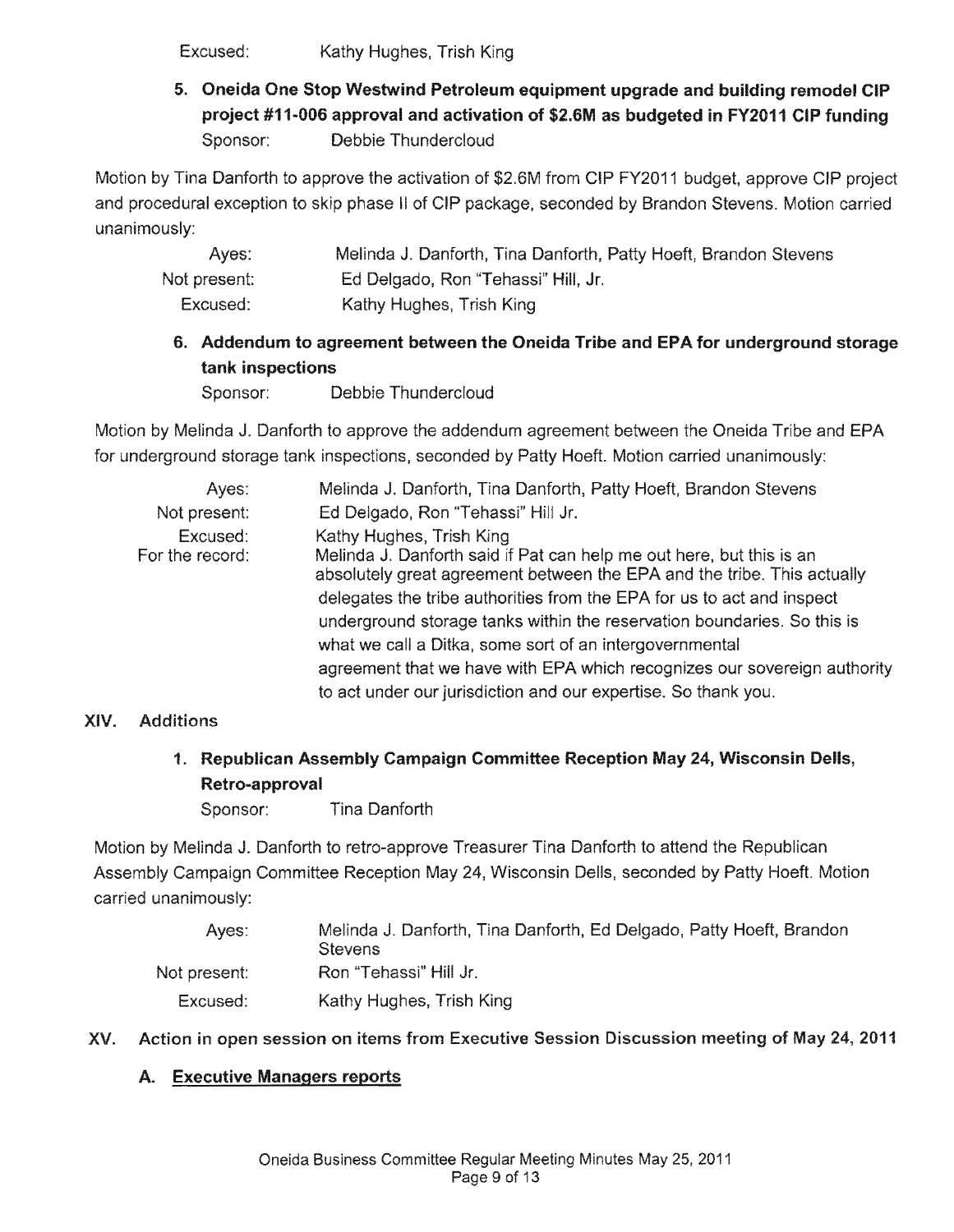### 1. New York Land Claims settlement/negotiations update with Oneida Land Claims Commission

Sponsor: Bill Gollnick

Motion by Patty Hoeft to accept the New York Land Claims verbal update, seconded by Melinda J. Danforth. Motion carried unanimously:

| Aves:        | Melinda J. Danforth, Tina Danforth, Ed Delgado, Patty Hoeft, Brandon<br><b>Stevens</b> |
|--------------|----------------------------------------------------------------------------------------|
| Not present: | Ron "Tehassi" Hill Jr.                                                                 |
| Excused:     | Kathy Hughes, Trish King                                                               |

### a. Oneida Economic Development Authority

No action

### 2. Gaming General Manager bi-monthly report

Motion by Patty Hoeft to accept the Gaming General Manager bi-monthly report, seconded by Ed Delgado. Motion carried unanimously:

| Aves:        | Melinda J. Danforth, Tina Danforth, Ed Delgado, Patty Hoeft, Brandon<br><b>Stevens</b> |
|--------------|----------------------------------------------------------------------------------------|
| Not present: | Ron "Tehassi" Hill Jr.                                                                 |
| Excused:     | Kathy Hughes, Trish King                                                               |

Motion by Tina Danforth that the strategy teams including the Gaming Manager, bring back a written summary in two weeks of all aspects of the strategy, about political, legal and any at this time, that we need a written summary of each aspect, seconded by Melinda J. Danforth. Motion carried unanimously:

| Aves:        | Melinda J. Danforth, Tina Danforth, Ed Delgado, Patty Hoeft, Brandon<br><b>Stevens</b> |
|--------------|----------------------------------------------------------------------------------------|
| Not present: | Ron "Tehassi" Hill Jr.                                                                 |
| Excused:     | Kathy Hughes, Trish King                                                               |

a. Complimentary Items and Services Compliance Audit Sponsor: Louise Cornelius/Larry Barton Excerpt from May 11: Motion by Kathy Hughes to defer to the next Gaming General bimonthly report, seconded by Ed Delgado. Motion carried unanimously.

Motion by Patty Hoeft to accept the Complimentary Items and Services Compliance Audit report, seconded by Ed Delgado. Motion carried with one abstention:

| Ayes:        | Tina Danforth, Ed Delgado, Patty Hoeft, Brandon Stevens |
|--------------|---------------------------------------------------------|
| Abstained:   | Melinda J. Danforth                                     |
| Not present: | Ron "Tehassi" Hill Jr.                                  |
| Excused:     | Kathy Hughes, Trish King                                |

### Chief Counsel report

No action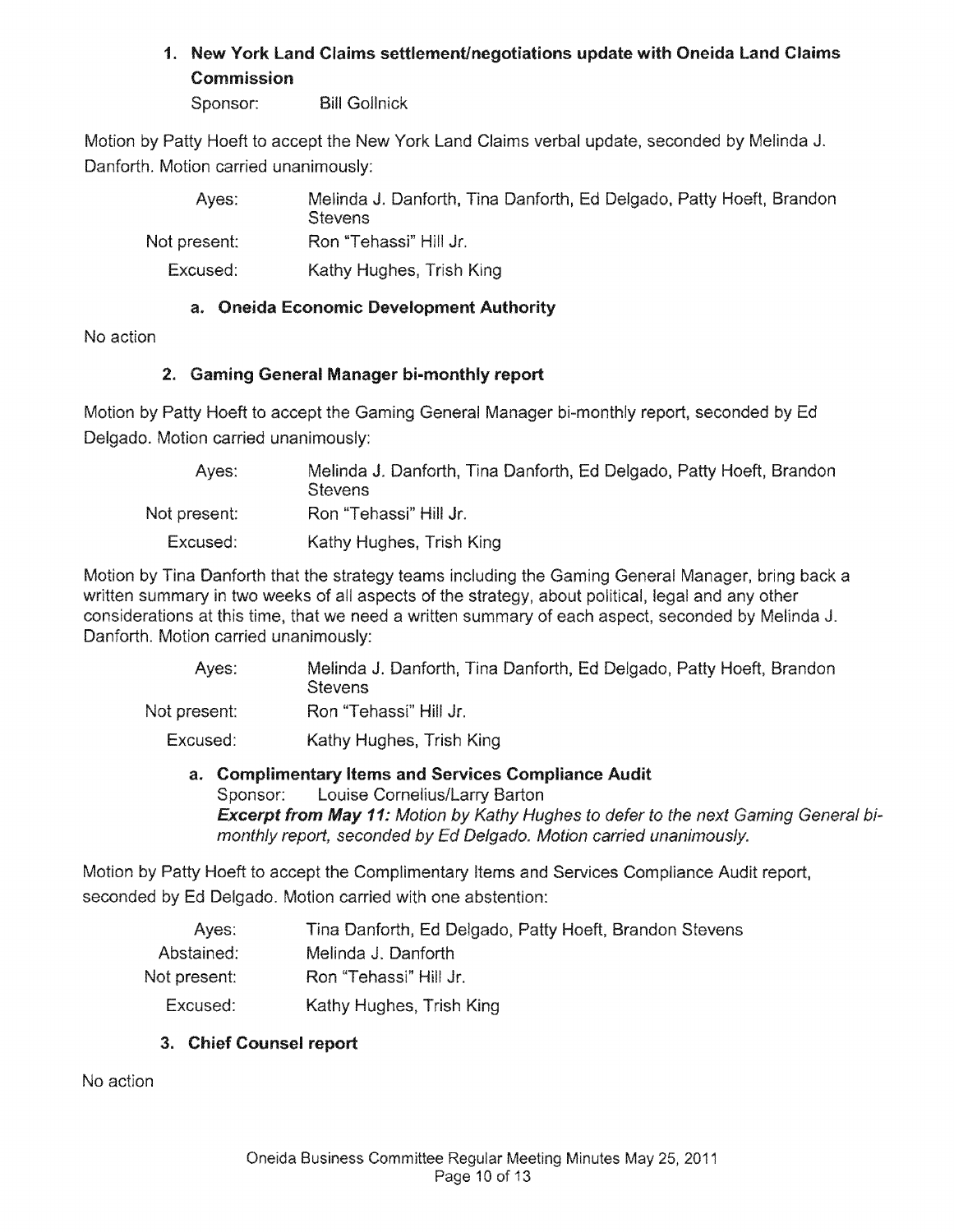### B. Follow-ups/BC directives

### 1. Oneida Airport Hotel Corporation financial report

Sponsor: Lance Broberg

Motion by Tina Danforth to defer the Oneida Airport Hotel Corporation financial report for two weeks, seconded by Ed Delgado. Motion carried unanimously:

> Ayes: Melinda J. Danforth, Tina Danforth, Ed Delgado, Patty Hoeft, Brandon **Stevens**

Not present: Ron "Tehassi" Hill Jr.

Excused: Kathy Hughes, Trish King

### 2. Oneida Golf Enterprise financial report

Sponsor: Bobbi Webster

Motion by Ed Delgado to accept the Oneida Golf Enterprise financial report, seconded by Melinda J. Danforth. Motion carried unanimously:

| Aves:        | Melinda J. Danforth, Tina Danforth, Ed Delgado, Patty Hoeft, Brandon<br><b>Stevens</b> |
|--------------|----------------------------------------------------------------------------------------|
| Not present: | Ron "Tehassi" Hill Jr.                                                                 |
| Excused:     | Kathy Hughes, Trish King                                                               |

#### 3. Cage-Vault Year End and Gaming Accounting Operational Audit Sponsor: Louise Cornelius **Excerpt from April 27:** Motion by Trish King for a written report from the Gaming General Manager regarding this issue prior to releasing the audit, seconded by Brandon Stevens. Motion carried unanimously.

Motion by Patty Hoeft to accept the Cage-Vault Year End and Gaming Accounting Operations Audit Gaming General Manager report, seconded by Ed Delgado. Motion carried unanimously:

- Ayes: Melinda J. Danforth, Tina Danforth, Ed Delgado, Patty Hoeft, Brandon **Stevens**
- Not present: Ron "Tehassi" Hill Jr.

Excused: Kathy Hughes, Trish King

4. Performance evaluations of executive managers excluding Chief Financial Officer Sponsor: Melinda Danforth

**Excerpt from May 11:** Motion by Melinda Danforth to direct my office to prepare the final evaluations, contract options discussed and next steps as directed by the Business Committee and prepare for the May 25 Business Committee agenda for final approval, seconded by Patty Hoeft. Motion carried with one abstention.

Motion by Tina Danforth to defer the performance evaluations of executive managers excluding Chief Financial Officer for two weeks, seconded by Brandon Stevens. Motion carried unanimously:

| Aves:        | Melinda J. Danforth, Tina Danforth, Ed Delgado, Patty Hoeft, Brandon<br><b>Stevens</b> |
|--------------|----------------------------------------------------------------------------------------|
| Not present: | Ron "Tehassi" Hill Jr.                                                                 |
| Excused:     | Kathy Hughes, Trish King                                                               |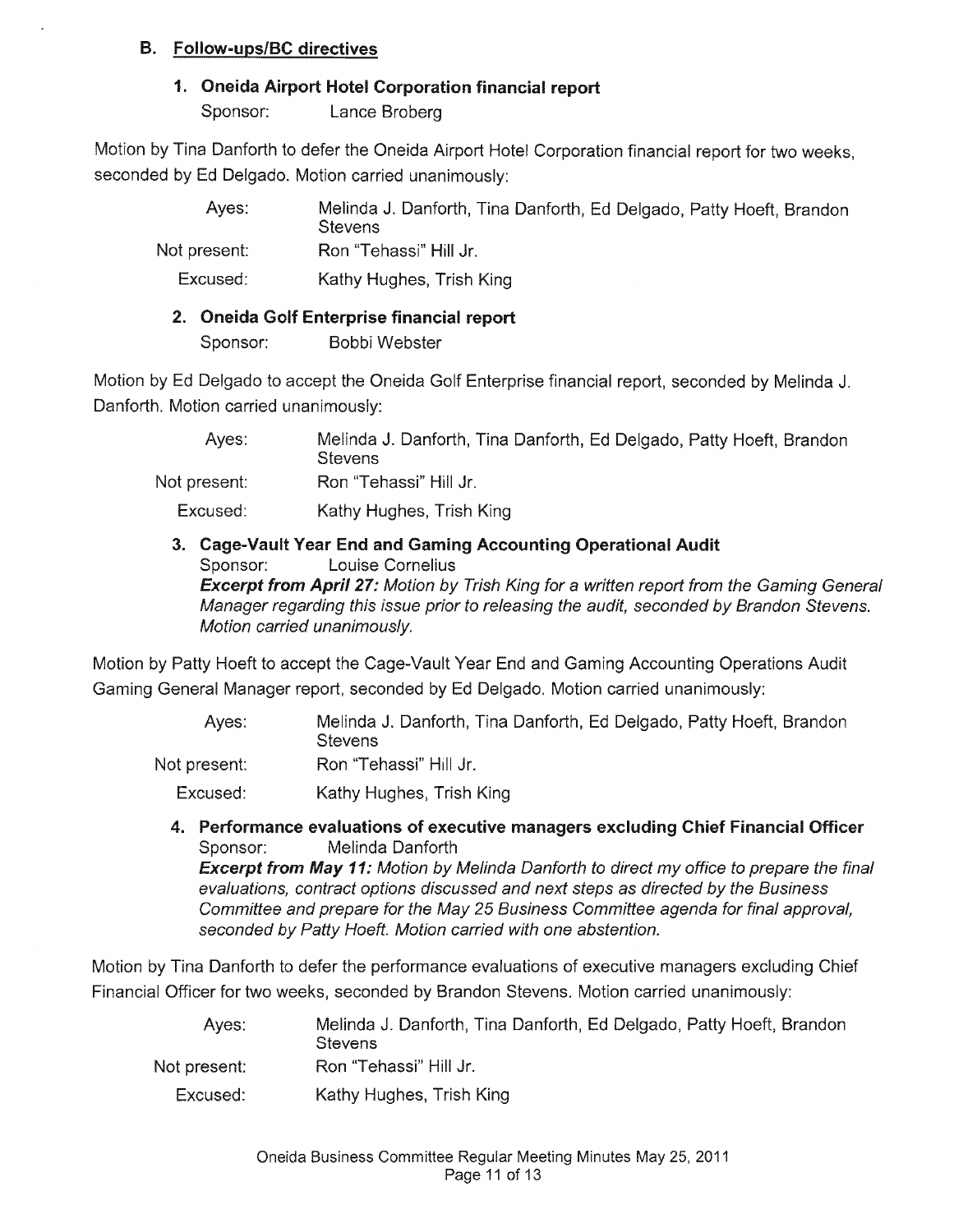## 5. Review Legislative Aides and Executive Assistants job descriptions

Sponsor: Ed Delgado **Excerpt from April 13:** Motion by Ed Delgado that we review the Legislative Assistant I, *II* and III job descriptions and the Officer Assistant I, II and III job descriptions within 30 days and bring it back to the Business Committee, seconded by Kathy Hughes. Motion carried unanimously.

**Deleted** 

### **C.** New Business/Requests

### 1. Bloomberg Finance LP contract

Sponsor: Bill Gollnick

Motion by Tina Danforth to approve the Bloomberg Finance LP contract, seconded by Ed Delgado. Motion carried unanimously:

| Aves:        | Tina Danforth, Ed Delgado, Patty Hoeft, Brandon Stevens |
|--------------|---------------------------------------------------------|
| Not present: | Melinda J. Danforth, Ron "Tehassi" Hill Jr.             |
| Excused:     | Kathy Hughes, Trish King                                |

### 2. Approval of 88 new Oneida enrollments and one relinquishment Sponsor: Ed Delgado

Motion by Ed Delgado to approve the 88 new Oneida enrollments and one relinquishment, seconded by Brandon Stevens. Motion carried with one abstention: Motion carried with one abstention:

| Aves:        | Ed Delgado, Patty Hoeft, Brandon Stevens    |
|--------------|---------------------------------------------|
| Abstained:   | Tina Danforth                               |
| Not present: | Melinda J. Danforth, Ron "Tehassi" Hill Jr. |
| Excused:     | Kathy Hughes, Trish King                    |

### 3. Tribal Procurement Technical Assistance Center

Sponsor: Larry Barton

Motion by Tina Danforth to direct the Chairman's office to write a letter in support of a Tribal Procurement Technical Assistance Center to sent out by Friday, seconded by Patty Hoeft. Motion carried with one abstention:

| Ayes:        | Tina Danforth, Ed Delgado, Patty Hoeft  |
|--------------|-----------------------------------------|
| Abstained:   | Ron "Tehassi" Hill Jr., Brandon Stevens |
| Not present: | Melinda J. Danforth.                    |
| Excused:     | Kathy Hughes, Trish King                |

### 4. Establish hiring freeze

Sponsor: Joint Executive team

Motion by Patty Hoeft to accept the hiring freeze report, seconded by Ed Delgado. Motion carried unanimously:

> Aves: Melinda J. Danforth, Tina Danforth, Ed Delgado, Ron "Tehassi" Hill Jr., Hoeft, Brandon Stevens